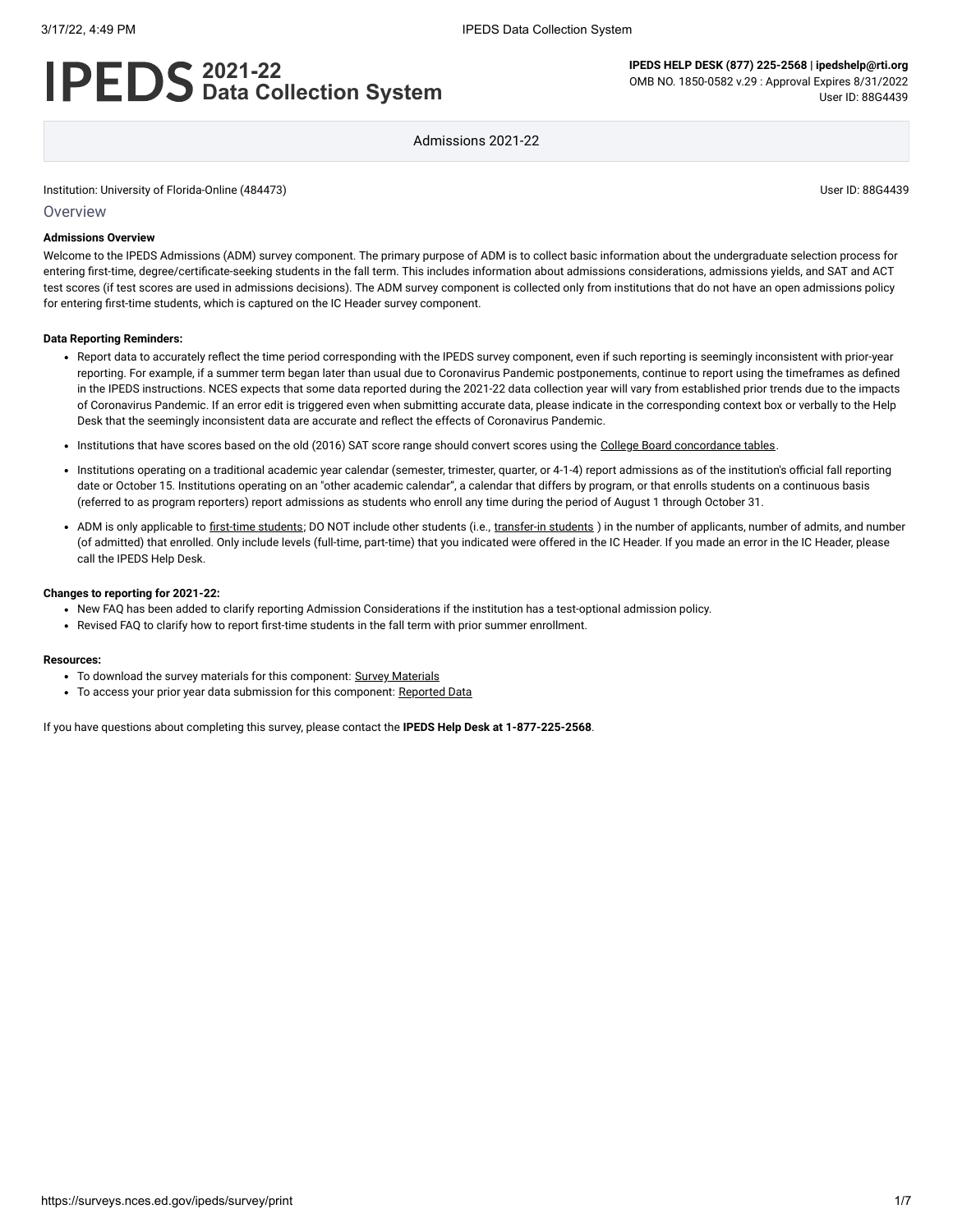#### Admissions Considerations

**[1. Please select the option that best describes how your institution used any of the following data in its undergraduate selection process for the fall 2021 first-time](javascript:openglossary(241)) student cohort. (If your institution has changed its admissions considerations for the fall 2022 first-time student cohort, you may indicate such changes in the context box immediately following this section).**

| <b>Admission Considerations</b>                                                                                                                                                                                                                                                                 | Required  | Considered<br>but not<br>required | Recommended | Neither<br>Required nor<br>Recommended |
|-------------------------------------------------------------------------------------------------------------------------------------------------------------------------------------------------------------------------------------------------------------------------------------------------|-----------|-----------------------------------|-------------|----------------------------------------|
| Secondary school GPA                                                                                                                                                                                                                                                                            | $\odot$   | O                                 | O           | O                                      |
| Secondary school rank                                                                                                                                                                                                                                                                           | $\circ$   | O                                 | O           | $\circledcirc$                         |
| Secondary school record                                                                                                                                                                                                                                                                         | $\bullet$ | O                                 | $\circ$     | O                                      |
| Completion of college-preparatory program                                                                                                                                                                                                                                                       | $\circ$   | $\circledcirc$                    | $\circ$     | O                                      |
| Recommendations                                                                                                                                                                                                                                                                                 | $\circ$   | $\circ$                           | $\circ$     | $\circledcirc$                         |
| Formal demonstration of competencies (e.g., portfolios, certificates of mastery, assessment<br>instruments)                                                                                                                                                                                     |           | O                                 | O           | $\circledcirc$                         |
| Admission test scores                                                                                                                                                                                                                                                                           |           |                                   |             |                                        |
| SAT / ACT                                                                                                                                                                                                                                                                                       | $\odot$   | $\circ$                           | О           | O                                      |
| Other Test (ATB, Wonderlic, WISC-III, etc.)<br>Note: If this is the only requirement other than a diploma or equivalent, and few students are<br>not admitted due to this test, your institution is open enrollment. Please contact the Help Desk<br>to correct your response to this question. | $\circ$   | O                                 | Ο           | $\odot$                                |
| <b>TOEFL</b> (Test of English as a Foreign Language)                                                                                                                                                                                                                                            | $\circ$   | O                                 | О           | $\odot$                                |

You may use the box below to provide additional context for the data you have reported above. Context notes will be posted on the College Navigator website. Therefore, you should write all context notes using proper grammar (e.g., complete sentences with punctuation) and common language that can be easily understood by students and parents (e.g., spell out acronyms).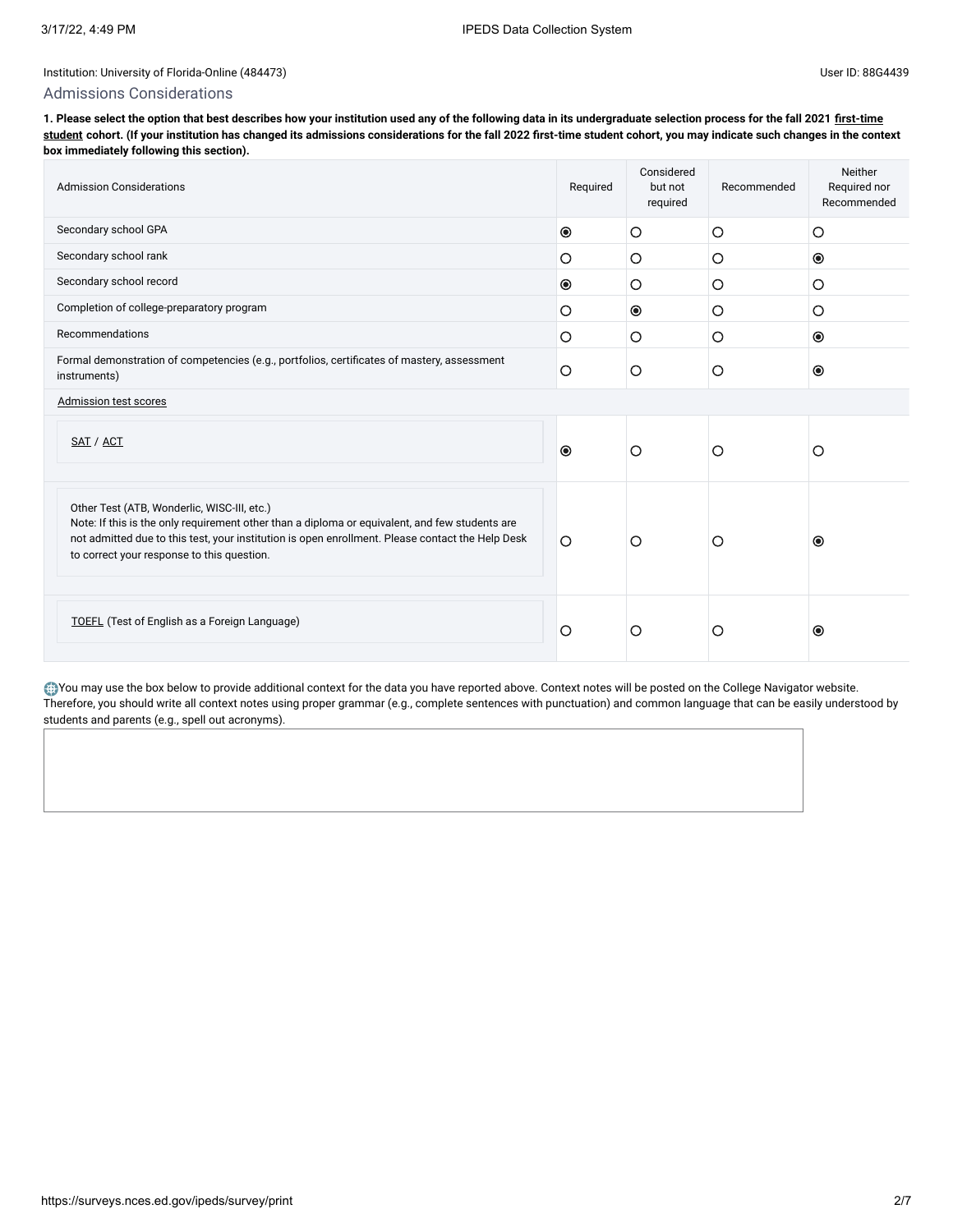#### Selection Process - A/A/E

**2. Provide the number of [first-time](javascript:openglossary(241)), [degree/certificate-seeking](javascript:openglossary(171)) undergraduate students who applied, who were admitted, and who enrolled (either full- or part-time) at your institution for Fall 2021. Include [early decision,](javascript:openglossary(705)) [early action](javascript:openglossary(703)), and students who began studies during the summer prior to Fall 2021.**

Remember that this question applies only to first-time, degree/certificate-seeking undergraduates. Do not include any other students in these totals. Report admitted students who enrolled in the summer ONLY IF they remained enrolled into the fall.

Only include levels that you indicated were offered in the IC Header. If you made an error in the IC Header, please remember to fix the error next year.

|                                                        | Men | Women | Total       |
|--------------------------------------------------------|-----|-------|-------------|
| Number of applicants                                   | 903 | 863   | 1,766       |
| Number of admissions                                   | 620 | 541   | 1,161       |
| Number (of admitted) that enrolled full-time           | 525 | 454   | 979         |
| Number (of admitted) that enrolled part-time           | 32  | 49    | 81          |
| Total enrolled full-time and part-time                 | 557 | 503   | 1,060       |
| Percent of admissions enrolled full-time and part-time | 90  | 93    | $\nabla$ 91 |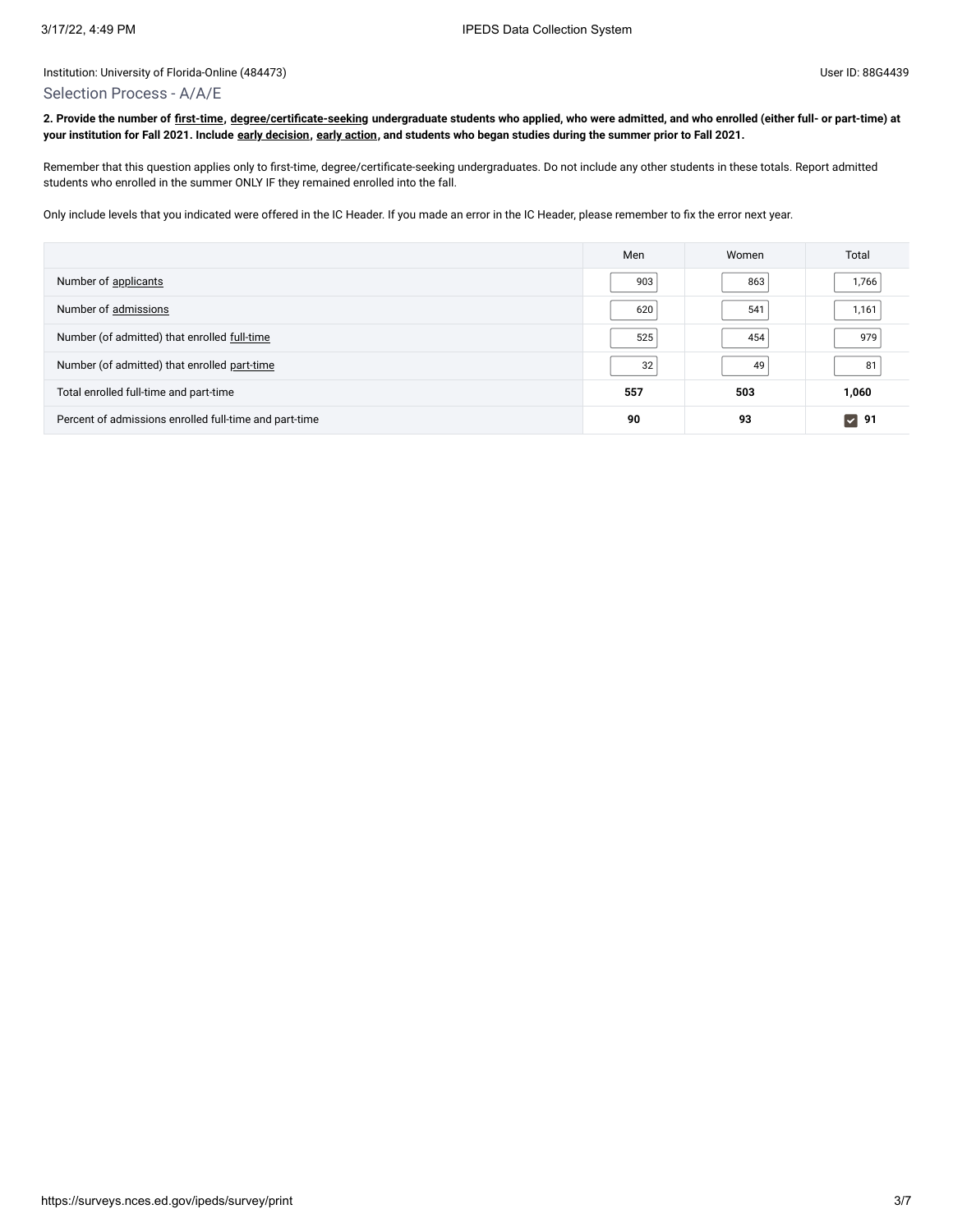Selection Process - Test Scores

#### **3. Provide data for Fall 2021. Include new students admitted the summer prior to Fall 2021.**

| Number of enrolled students that submitted SAT scores  | 805 |
|--------------------------------------------------------|-----|
| Percent of enrolled students that submitted SAT scores | 76  |
| Number of enrolled students that submitted ACT scores  | 498 |
| Percent of enrolled students that submitted ACT scores | 47  |

|                                        | 25th Percentile | 75th Percentile |
|----------------------------------------|-----------------|-----------------|
| SAT Evidence-Based Reading and Writing | 620             | 690             |
| SAT Math                               | 610             | 680             |
|                                        |                 |                 |
| <b>ACT Composite</b>                   | 27              | 30              |
| <b>ACT English</b>                     | 26              | 32              |
| <b>ACT Math</b>                        | 25              | 28              |

You may use the box below to provide additional context for the data you have reported above. Context notes will be posted on the College Navigator website. Therefore, you should write all context notes using proper grammar (e.g., complete sentences with punctuation) and common language that can be easily understood by students and parents (e.g., spell out acronyms).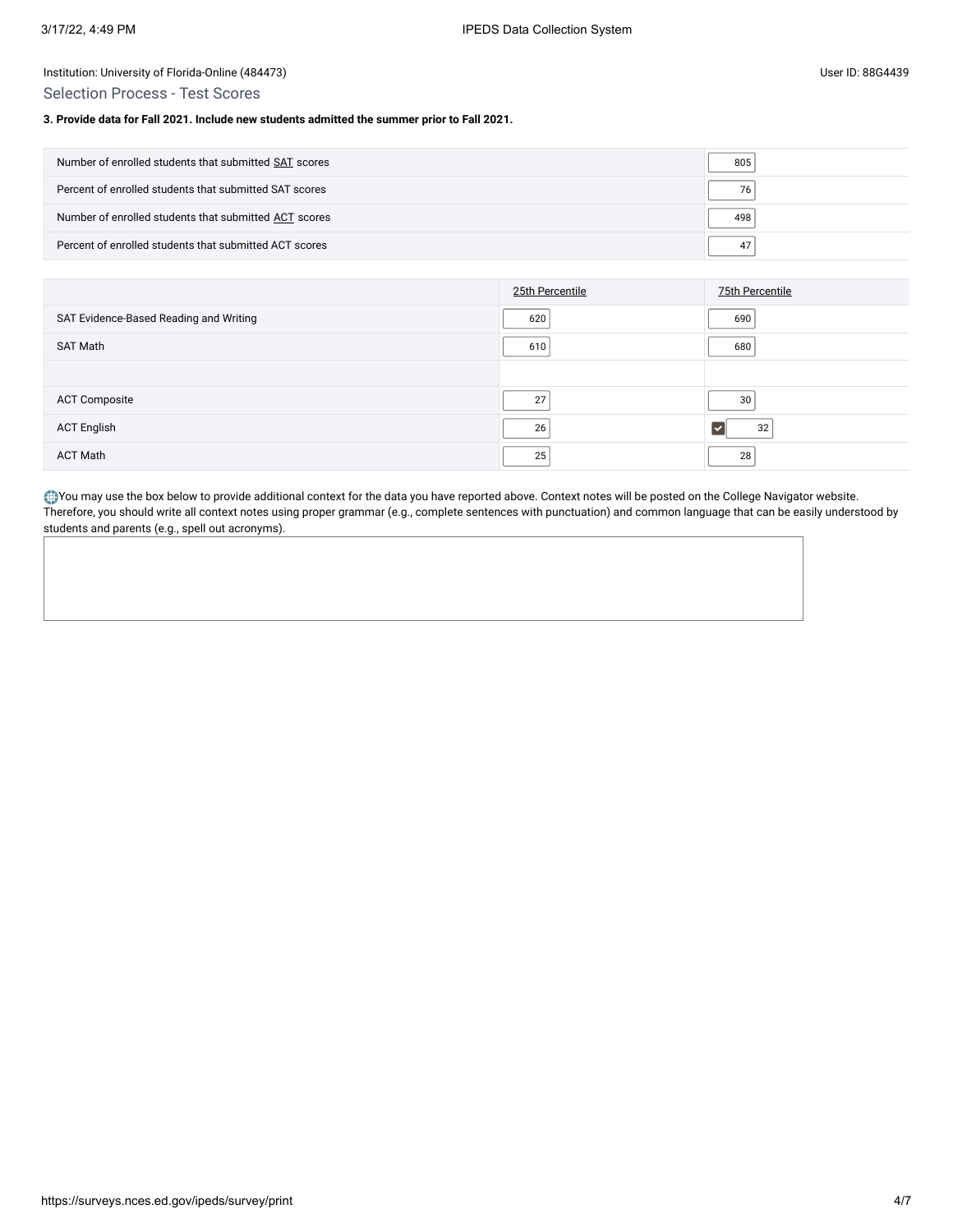## Prepared by

## **Prepared by**

Reporting Reminders:

- The name of the preparer is being collected so that we can follow up with the appropriate person in the event that there are questions concerning the data.
- The Keyholder will be copied on all email correspondence to other preparers.
- The time it took to prepare this component is being collected so that we can continue to improve our estimate of the reporting burden associated with IPEDS.
- Please include in your estimate the time it took for you to review instructions, query and search data sources, complete and review the component, and submit the data through the Data Collection System.
- Thank you for your assistance.

| This survey component was prepared by: |                          |   |                          |  |                   |  |
|----------------------------------------|--------------------------|---|--------------------------|--|-------------------|--|
|                                        | Keyholder                |   | <b>SFA Contact</b>       |  | <b>HR Contact</b> |  |
|                                        | <b>Finance Contact</b>   | Ć | Academic Library Contact |  | Other             |  |
| Name: Ulrich Adegbola                  |                          |   |                          |  |                   |  |
|                                        | Email: ulylerich@ufl.edu |   |                          |  |                   |  |

How many staff from your institution only were involved in the data collection and reporting process of this survey component? 6.00 Number of Staff (including yourself)

How many hours did you and others from your institution only spend on each of the steps below when responding to this survey component? Exclude the hours spent collecting data for state and other reporting purposes.

| Staff member  | <b>Collecting Data Needed</b> | Revising Data to Match<br><b>IPEDS Requirements</b> | <b>Entering Data</b> | Revising and Locking Data |
|---------------|-------------------------------|-----------------------------------------------------|----------------------|---------------------------|
| Your office   | 4.00<br>hours                 | 1.00.<br>hours                                      | hours<br>1.00        | hours                     |
| Other offices | 4.00<br>hours                 | 1.00<br>hours                                       | hours                | hours                     |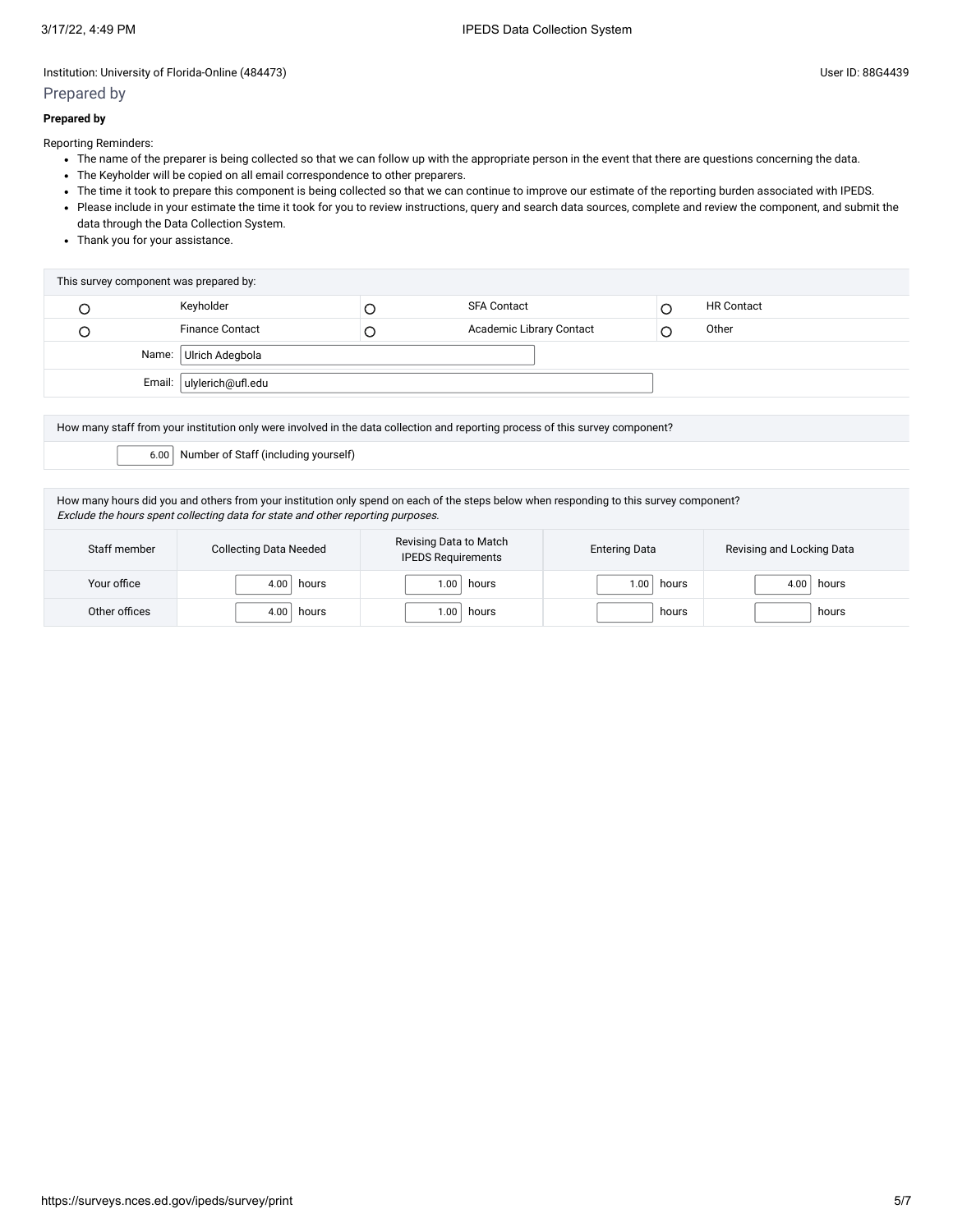## Summary

## **Admissions Component Summary**

IPEDS collects important information regarding your institution. All data reported in IPEDS survey components become available in the IPEDS Data Center and appear as aggregated data in various Department of Education reports. Additionally, some of the reported data appears specifically for your institution through the College Navigator website and is included in your institution's Data Feedback Report (DFR). The purpose of this summary is to provide you an opportunity to view some of the data that, when accepted through the IPEDS quality control process, will appear on the College Navigator website and/or your DFR. College Navigator is updated approximately three months after the data collection period closes and Data Feedback Reports will be available through the Data [Center](https://nces.ed.gov/ipeds/use-the-data) and sent to your institution's CEO in November 2021.

Please review your data for accuracy. If you have questions about the data displayed below after reviewing the data reported on the survey screens, please contact the IPEDS Help Desk at: 1-877-225-2568 or [ipedshelp@rti.org.](mailto:ipedshelp@rti.org)

| <b>ADMISSIONS INFORMATION</b>    |                               |                                                                                    |             |     |        |  |  |
|----------------------------------|-------------------------------|------------------------------------------------------------------------------------|-------------|-----|--------|--|--|
|                                  | Undergraduate Admissions      | Total                                                                              | Male        |     | Female |  |  |
|                                  | Number of applicants          | 1,766                                                                              | 903         |     | 863    |  |  |
|                                  | Percent admitted              | 66%                                                                                | 69%         |     | 63%    |  |  |
|                                  | Percent admitted who enrolled | 91%                                                                                |             | 93% |        |  |  |
| <b>Admissions Considerations</b> |                               | Required                                                                           | Recommended |     |        |  |  |
|                                  |                               | Secondary school GPA<br>Secondary school record<br>Admission test scores (SAT/ACT) |             | N/A |        |  |  |

| <b>Test Scores</b>                     | # Submitting Scores         | % Submitting Scores         |
|----------------------------------------|-----------------------------|-----------------------------|
| <b>SAT</b>                             | 805                         | 76%                         |
| <b>ACT</b>                             | 498                         | 47%                         |
|                                        | 25 <sup>th</sup> Percentile | 75 <sup>th</sup> Percentile |
| SAT Evidence-Based Reading and Writing | 620                         | 690                         |
| <b>SAT Math</b>                        | 610                         | 680                         |
|                                        |                             |                             |
| <b>ACT Composite</b>                   | 27                          | 30                          |
| <b>ACT English</b>                     | 26                          | 32                          |
| <b>ACT Math</b>                        | 25                          | 28                          |
|                                        |                             |                             |